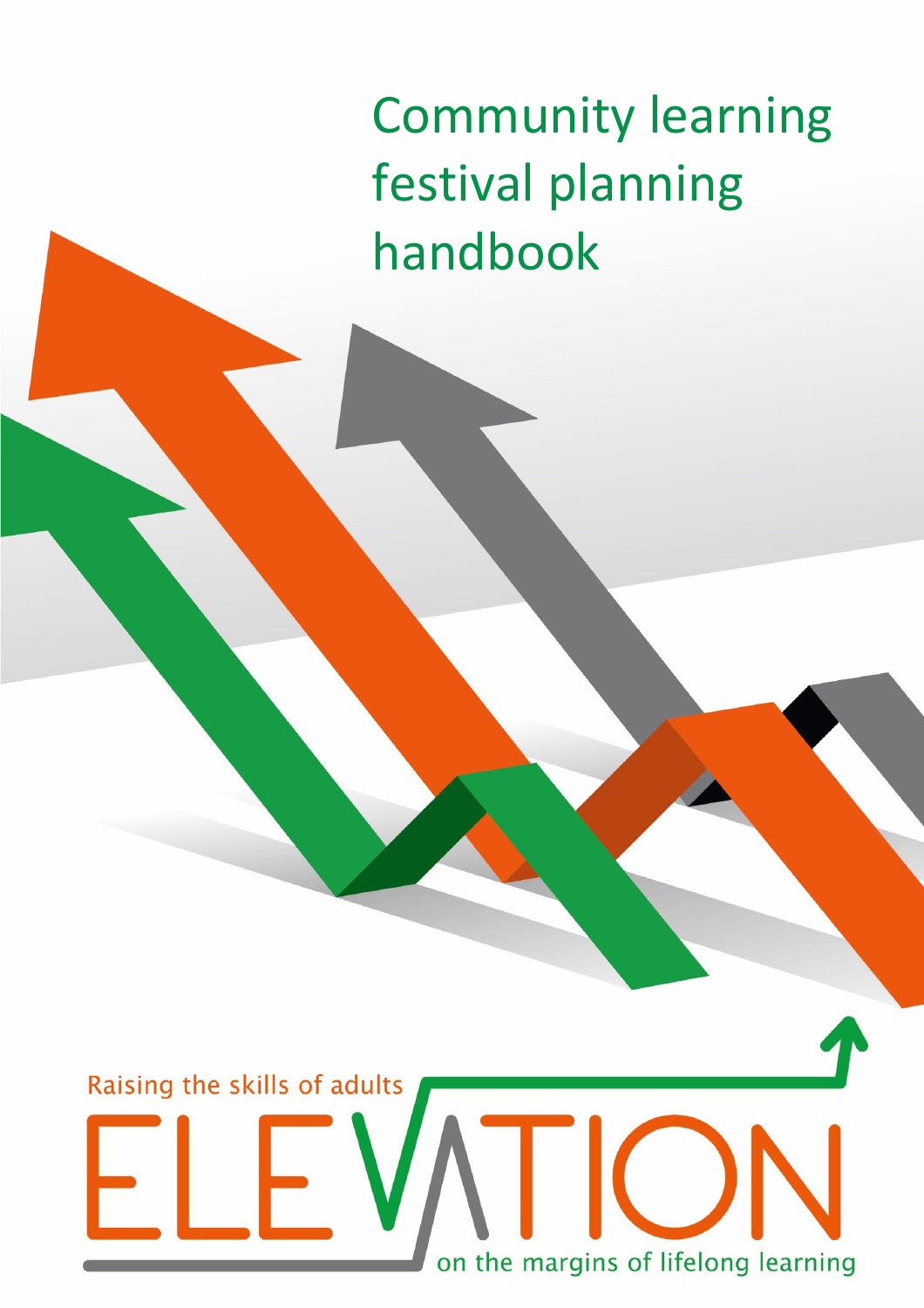

# <span id="page-1-0"></span>Content



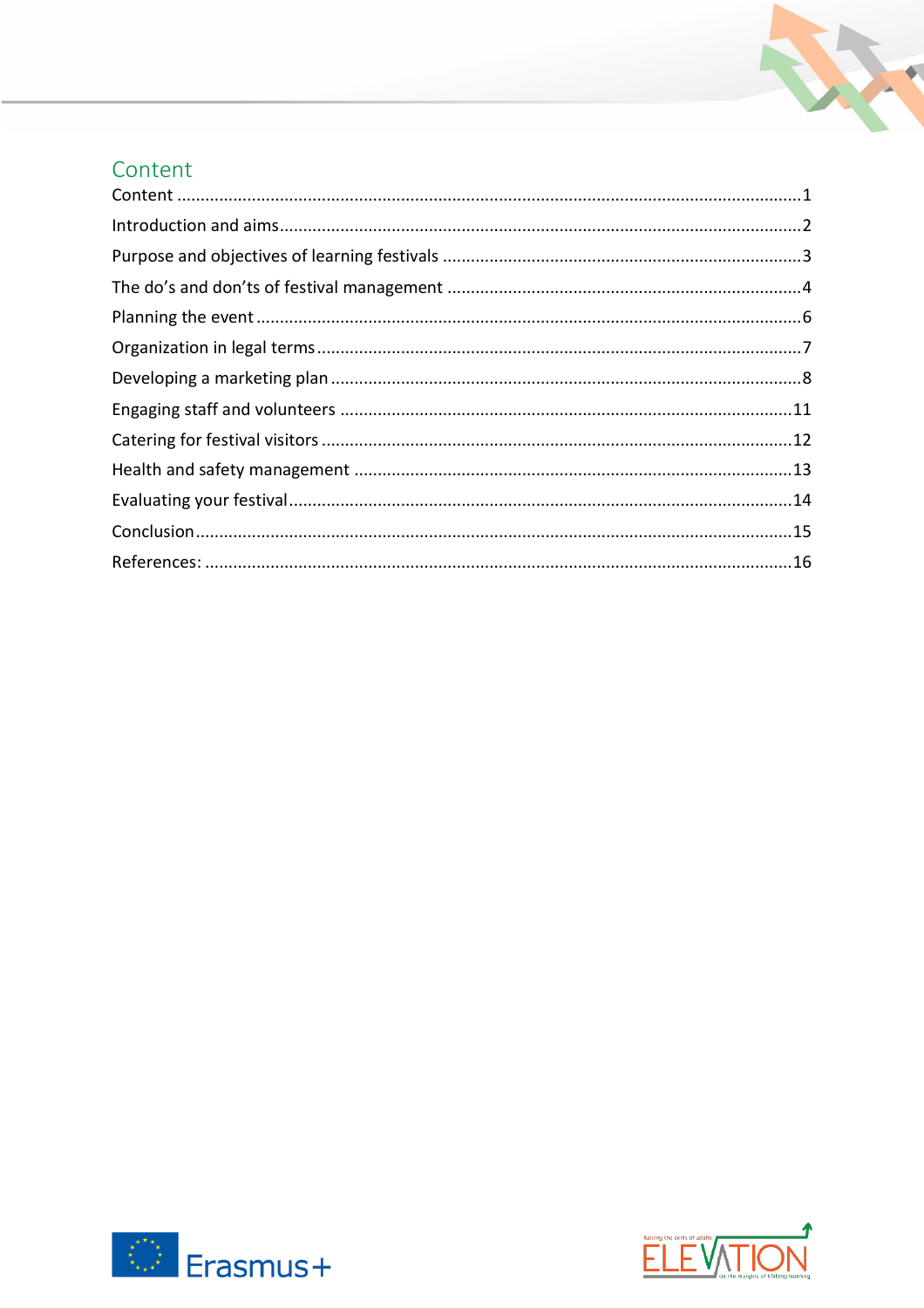

#### <span id="page-2-0"></span>Introduction and aims

The community learning festival planning handbook is the third output of the 'Elevation - Raising the skills of adults on the margins of lifelong learning' project. The main objective of the Elevation project is to provide access to lifelong learning for the most vulnerable groups of adult learners and also to enable the most marginalised groups to learn in order to support their integration into society and the economy. This project is targeted specifically at people who lack basic skills as well as those with low or no qualifications. In order to provide this possibilities, the project implemented actions include minimum of 30 disadvantaged adults attending the Elevation community learning festival event in each partner country. The learning festivals will promote new format of embedded learning and the development of key competences through the developed resources of the Elevation project. Each festival has an initial target of 100 hours of learning which includes 100 marginalised adults who will complete 1 hour of learning, each directly resulting from the festival activities.

The aim of this Handbook is to ensure that community education organisations have the necessary skills and resources to plan and implement a successful event. Specifically, this Handbook can serve as a guide for the target group in planning and organisation of learning festivals in the educational contexts by placing emphasis on the teaching methodology and the instructional considerations during their planning.

Specifically, after studying this Handbook professionals will expand their knowledge on the following topics:

- Purpose and objectives of learning festivals
- The do's and don'ts of festival management
- Planning the event
- Organisation in legal terms
- Developing a marketing plan
- Engaging staff and volunteers
- Catering for festival visitors
- Health and safety management
- Evaluating your festival

Harnessing the potential of learning festivals can have a major impact on the accessibility and viability of adult education provision. In this regard, through this Handbook we aspire to provide a useful tool for developing selected key competences to ensure that community education organisations have the necessary skills and resources to plan and implement a successful event.



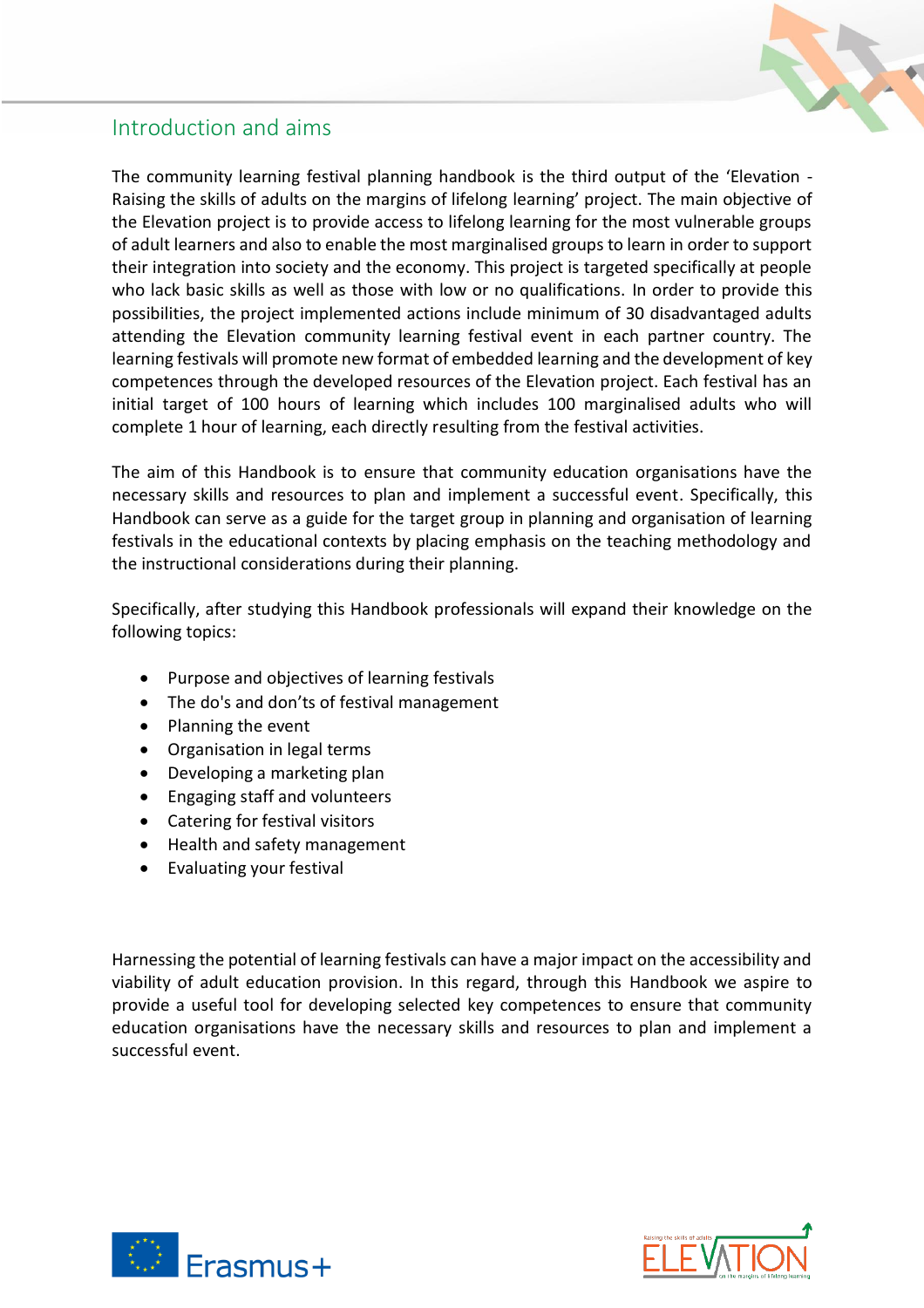

## <span id="page-3-0"></span>Purpose and objectives of learning festivals

Education is regarded as a determinant of human knowledge and achievements, with the real consequence of technological progress. It arouses curiosity, a desire to have knowledge about everything that is connected with our existence, dreams and needs. An important role is played here by the popularization of science, which consists in the constant and tailored to the receiver information based on the achievements of science. Along with changing expectations, social development, the emergence of new needs - the popularization of science requires the development of appropriate tools for its implementation. One of the recognised tools for popularising science are science festivals, which are successfully developing on many continents. The whole process of science and awareness-raising is aimed at arousing the desire to continue learning - generating questions, creating needs, and these become the reason for their fulfilment. These activities take the form of organised lectures, exhibitions, workshops, laboratories and experiments demonstrated during the festival, as well as cognitive expeditions, discussion panels and conferences.

Here are some of the best-known learning festivals in Europe that are worth getting acquainted with before organizing your own event:

• **The Limerick Lifelong Learning Festival** - An annual learning festival in Ireland that has been organised for the past 10 years. The organisers of the event focus on lifelong learning through various interesting and creative events. Participation in these events gives the possibility to reflect on learning in its broad context, as well as to discover new opportunities of learning.

<http://learninglimerick.ie/festival>

• **Festival of learning** – Known as the biggest celebration of lifelong learning in England. Festival organised since 1992. Formerly known as "Adult learner's week". The organisers of the festival appreciate scientific achievements by awarding prizes in such categories as e.g.: "Outstanding individual learner award", "Learning for work award", "Social impact award" or "Learning for health award".

<https://www.festivaloflearning.org.uk/>

• **Global festival of learning –** Organised by Bournemouth University, the festival has been held for 4 years. Each of the festivals consisted of free workshops, networking sessions, public lectors, panel sessions, alongside with various programmes of cultural and social activities by which they managed to involve and reach over 5000 people.

<https://www.bournemouth.ac.uk/study/global-bu/global-festival-learning>

• **ELF festival -** Festival organised in Harja, Romania and organised by 4 groups of volunteers. It focuses on promoting EU values, experiential learning and non-formal education. This event, organised by volunteers from different countries and



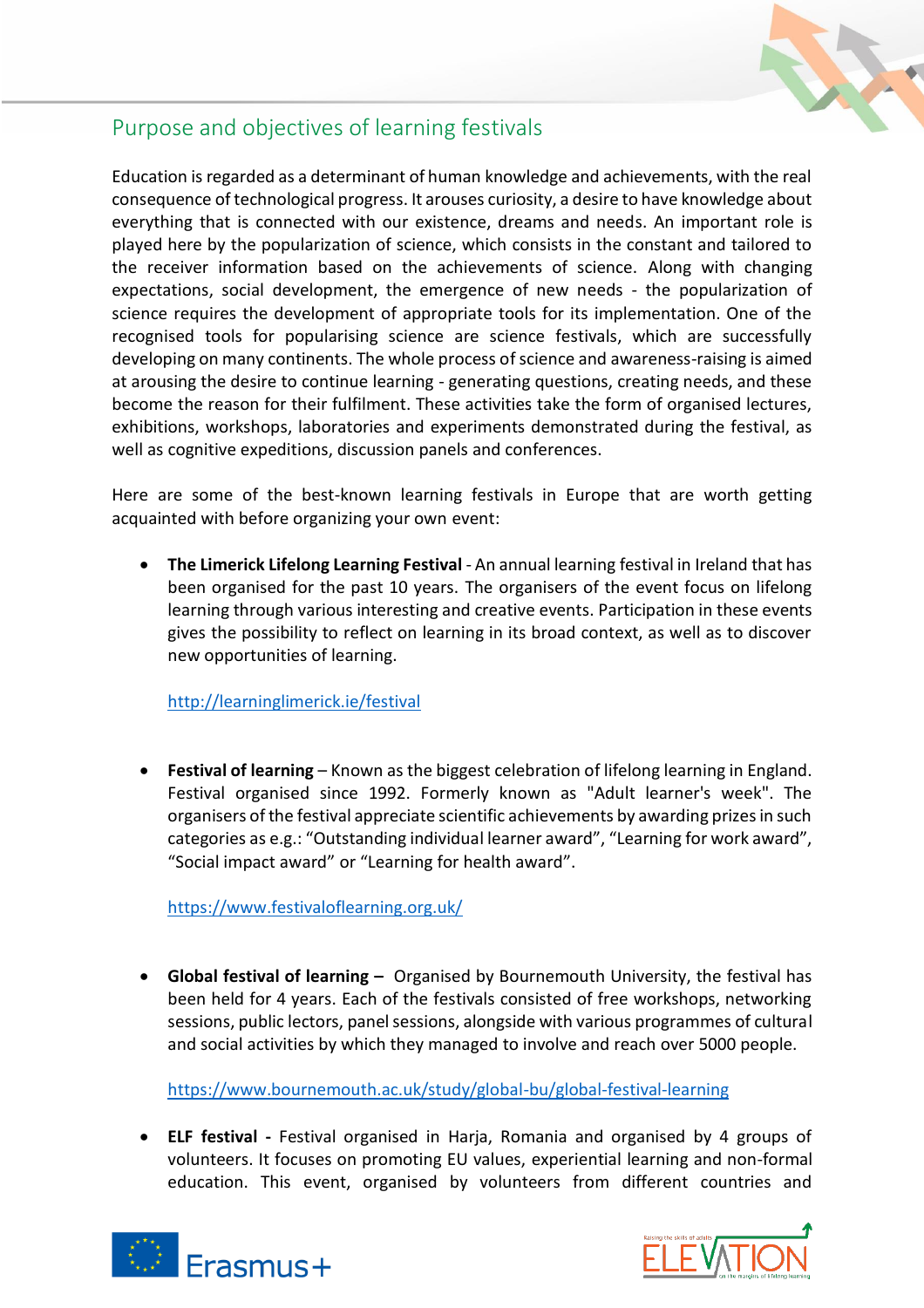

backgrounds, plays an important role in contributing different inputs, educational, youth, growth, cultural heritage and employability perspectives.

[https://youtu.be/OFvn9Tkm1No?list=PL\\_AFTeD5vM0ir\\_Pm9uv7Ujso9FFuuZMfw](https://youtu.be/OFvn9Tkm1No?list=PL_AFTeD5vM0ir_Pm9uv7Ujso9FFuuZMfw)

• **Fifteen seconds festival-** Learning festival organised in Graz, Austria. Organised annually since 2014, it brings together around 6000 attendees per year. The main aim of the festival is to develop business knowledge, innovation, creativity exchanging ideas and shaping the future.

<https://fifteenseconds.co/en/>

• In addition, it is worthwhile to get acquainted with the **European Science Engagement Association** established under international agreement - an association of 100 learning festivals organised in 36 countries. EUSEA focuses on supporting and initiating learning festivals across all Europe.

<https://eusea.info/>

## <span id="page-4-0"></span>The do's and don'ts of festival management

Arranging an event, such as a learning festival in particular, combines many different steps and responsibilities to be taken. Here are some suggestions that are worth considering when preparing such a festival:

#### **Creating an event brief**

That is, writing down all the most important information about the event. It will be most convenient to create it in the form of a table - so that everything is clear and legible. Also place one or two more columns in the table for a possible plan B (which we will mention) and for comments. Let these be your assumptions at the beginning. Your initial aims and objectives may change over time, so it is good to be aware of this and to immediately anticipate a place for further improvement. Let these be your assumptions at the beginning. As time goes by, they will change into concrete, contractually verified and calculated.

In the event brief, include information such as:

- Location /venue
- Date & duration
- Persons responsible for organisations
- Budget
- Deadline



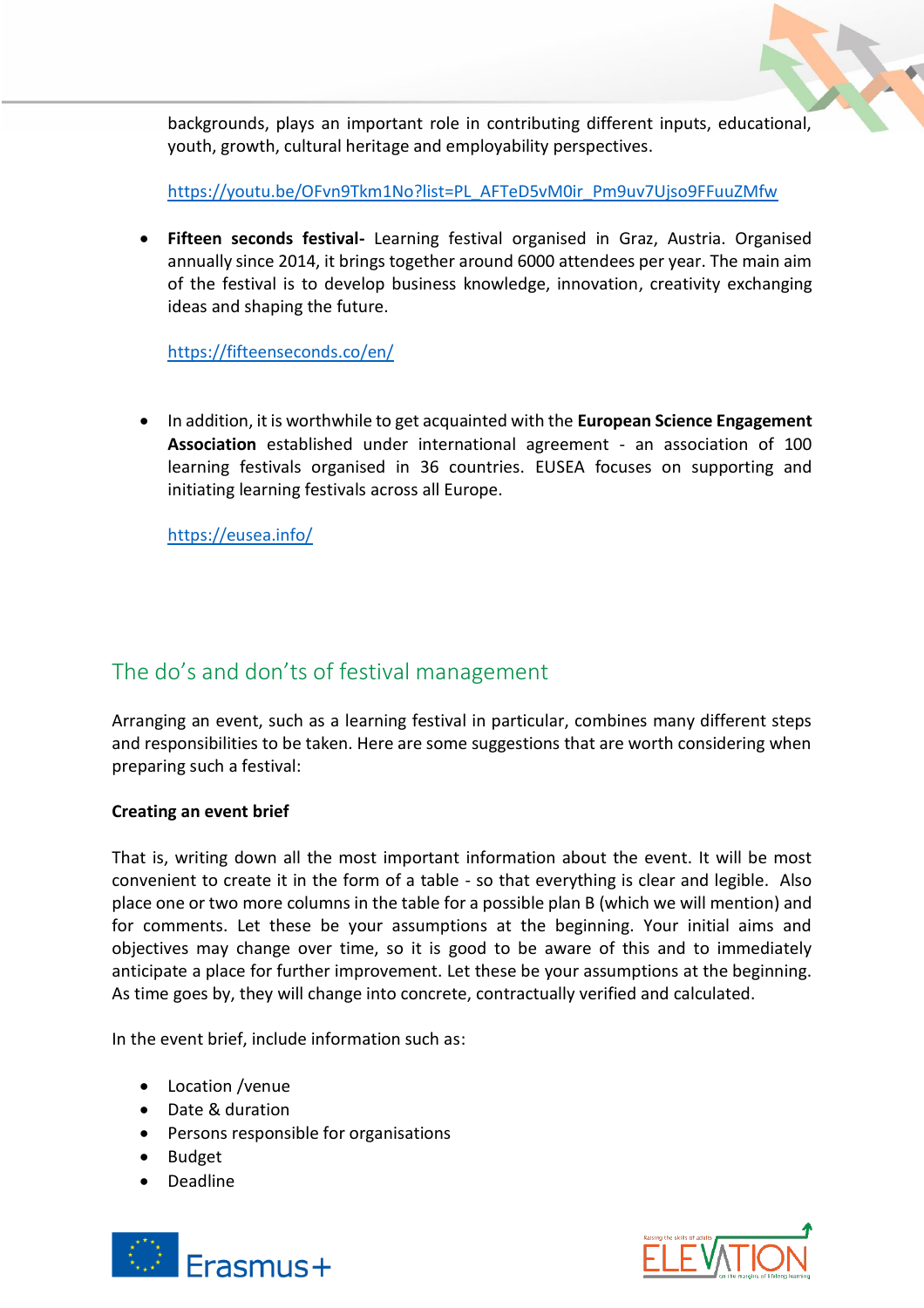

- Sponsors
- Promotion
- Targeted audience
- Objectives

#### **Writing down a scenario.**

An important element is to make a scenario for the whole event. No matter how big the team preparing the event is, it will never be possible to predict everything. To minimise the risks, plan very carefully and ask a few people to check it, to have a second opinion. When writing down the general scenario, it is good to indicate and specify who is responsible for what. This will allow to prevent any shortcomings and mistakes.

#### **Having a plan B**

The organisation of festivals involves many elements which need to be put together in one harmonious whole. With so many responsibilities and elements needed, it may happen that something does not go according to plan. It is therefore important to take this into account at the outset and create a plan B. At that point, even if several elements do not go according to plan, by implementing Plan B we will avoid failure or crisis.

#### **Create an event website.**

You can also create an event on Facebook or create a separate festival account on twitter. At this time, promotion on the Internet is very important and when applied properly it can attract a lot of people. Remember also to include relevant information on the website - such as date, location, sponsors, partners, festival schedule and goals. In case of any changes, e.g. in the date or schedule, keep the audience informed. Focus on explaining the potential mission of your event. Describe the essence of learning and the diverse activities that will allow participants to develop their knowledge, skills and creativity. Describe the role of science in the modern world, the usefulness of scientific research as well as its practical effects on economic, social and personal development.

#### **Materials for participants**

Before the start of the event each participant should receive a set of the most important information about the event. This should include: the programme of the event, basic information explaining why we are dealing with the topic, the purpose of the activities concerned and the essence of life-long learning in general, short information about the speakers and contacting people who can provide more information.

When organising a festival, it is also important to remember the mistakes that should be avoided which include:



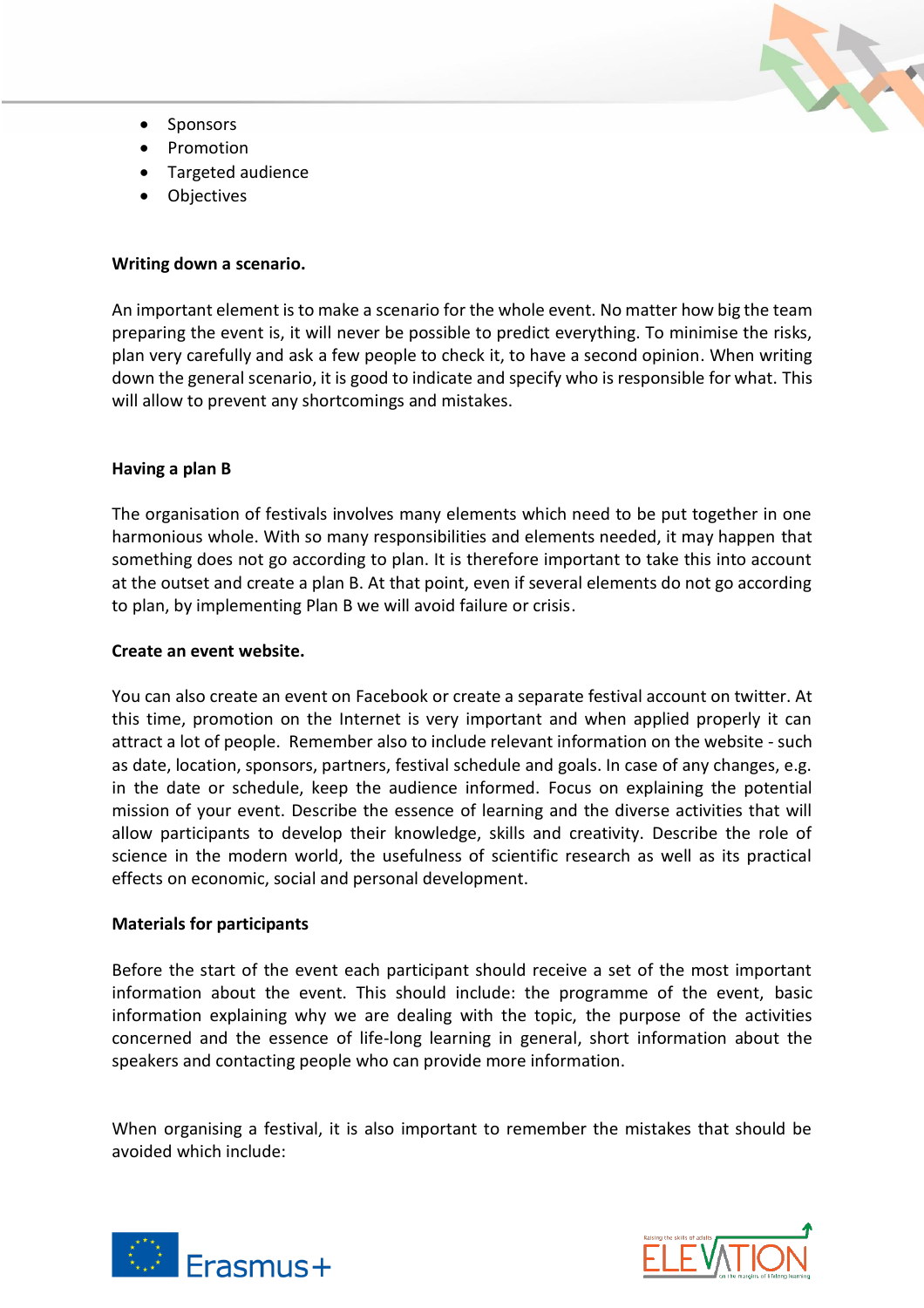

#### **Inappropriate location**

The location is also important when organising the event. Assuming that the festival will be visited by many guests from different cities or from abroad, it should be taken into account that the facility is located close to hotels and restaurants, which can be visited by participants after the event. As the organisers of such an event, you can try to get along with different places and offer participants additional discounts.

#### **Inappropriate catering during the festival**

Not paying more attention to the type and quality of catering is a huge mistake. Catering has a significant impact on the overall impression of guests. In order to avoid any misunderstandings in this regard, the menu must be planned carefully. It is important to make sure that the dishes are prepared from fresh and high-quality products and the number of portions is adjusted to the number of participants.

#### **Lack of adequate promotion of the event**

Proper promotion is a key element in the organisation of this type of initiative. If nobody hears about our event, there is no point at all in preparing it. Therefore, once all the elements of the event mentioned above have been established, it is necessary to think how to reach as many recipients as possible with information about it.

#### <span id="page-6-0"></span>Planning the event

Work on any type of event, including a science festival, always starts with a concept that needs to be transformed into concrete decisions and actions. The starting point is who we prepare the event for and what will we need to implement it. All procedures, actions, time frames and people must be put together as a detailed plan which is called an event scenario. A well-planned scenario for a learning festival and sticking to it is crucial for achieving success.

Think about the activities that will enable you to achieve your goals. When organizing a science festival, analyse and answer the following questions:

- What is the target group for your event? (Children/young people/adult/teachers/family/ or maybe everyone?)

- With what activities do you want to achieve your objectives? (interactive workshops/ groups activities/conferences/panels?)

- Will your event be organised annually? If so, will it have a different theme each year? (Experiential learning/integrity/digital literacy/non-formal learning etc.)



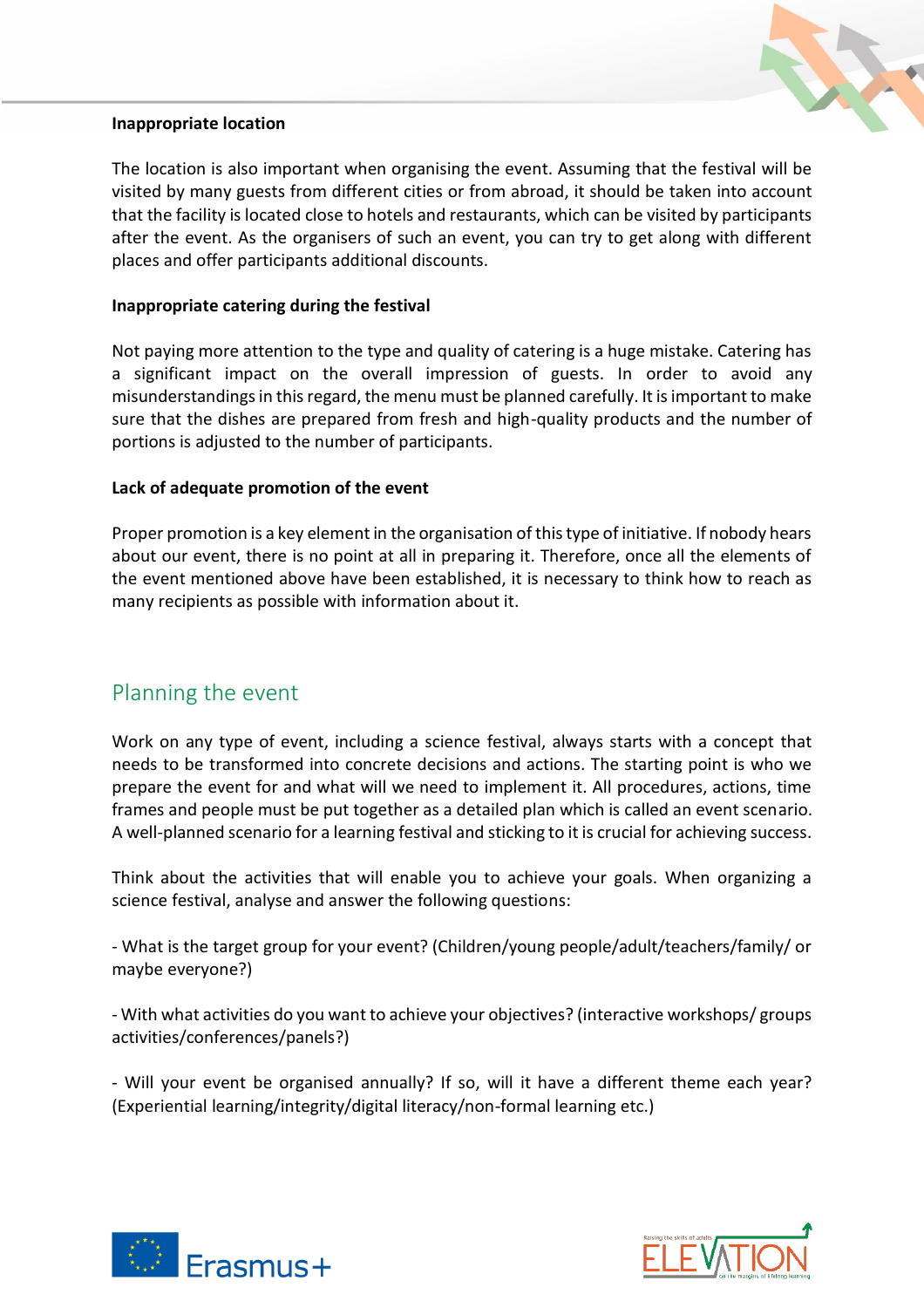

The festival scenario contains much more detailed and written information than the brief. It contains matters such as a detailed work schedule, operational activities, the time schedule of the festival, risk determination, and other necessary documents such as regulations, approvals, instructions.

The work schedule should include the title page and the table of contents. All those involved in the preparation of the learning festival should be included in the schedule, with their responsibilities written down. It is important that all these people have a copy of this timetable and that it includes contact details for everyone. Of course, there must be a time schedule from the preparation stage to the end of the festival.

The description of operational activities is a collection of all information and procedures from the perspective of production. It contains information about what special guests will be at the event. It also lists all contracts and approvals necessary during the event as well as a list of subcontractors and service providers dealing with services such as catering, lighting, sound system, transport of people and objects or safety of participants and staff. Random situations must also be taken into account here: weather, noise and lost/found items. In addition, there is also information at the end about all actions to be taken after the festival.

The scenario should also include all documents related to the festival - permissions (e.g. to conduct a mass event), facility regulations and instructions for using the equipment, contracts and with the subcontractors.

## <span id="page-7-0"></span>Organization in legal terms

When organising a learning festival, it is important to be aware of what it looks like in legal terms. The festival is very often treated as a mass event. However, for an event to be considered a mass event, certain criteria must be met. Outdoor events are considered to be mass events if they are attended by at least 1000 people. On the other hand, when they take place in buildings, they gain in size when there are at least 500 participants. The festival may take the form of either a paid or free of charge. If the festival we have planned meets the criteria for the place and number of participants, the next step is to obtain permission to carry out the event. The application must be submitted no later than 30 days before the planned start date of the festival. The authority issuing the permission to conduct a mass event is the mayor or the president of the city, who is competent for the venue of the festival.

In addition, it is important to be aware that each organised event involves the creation of four main types of business relations:

- The relationship between the organiser and the partner/sponsor/or of the event
- The relationship between the organiser and "technical" subcontractors, including: security guards, stage/scenography editors, ticket distributors, special effects technicians, insurer, cleaning crew



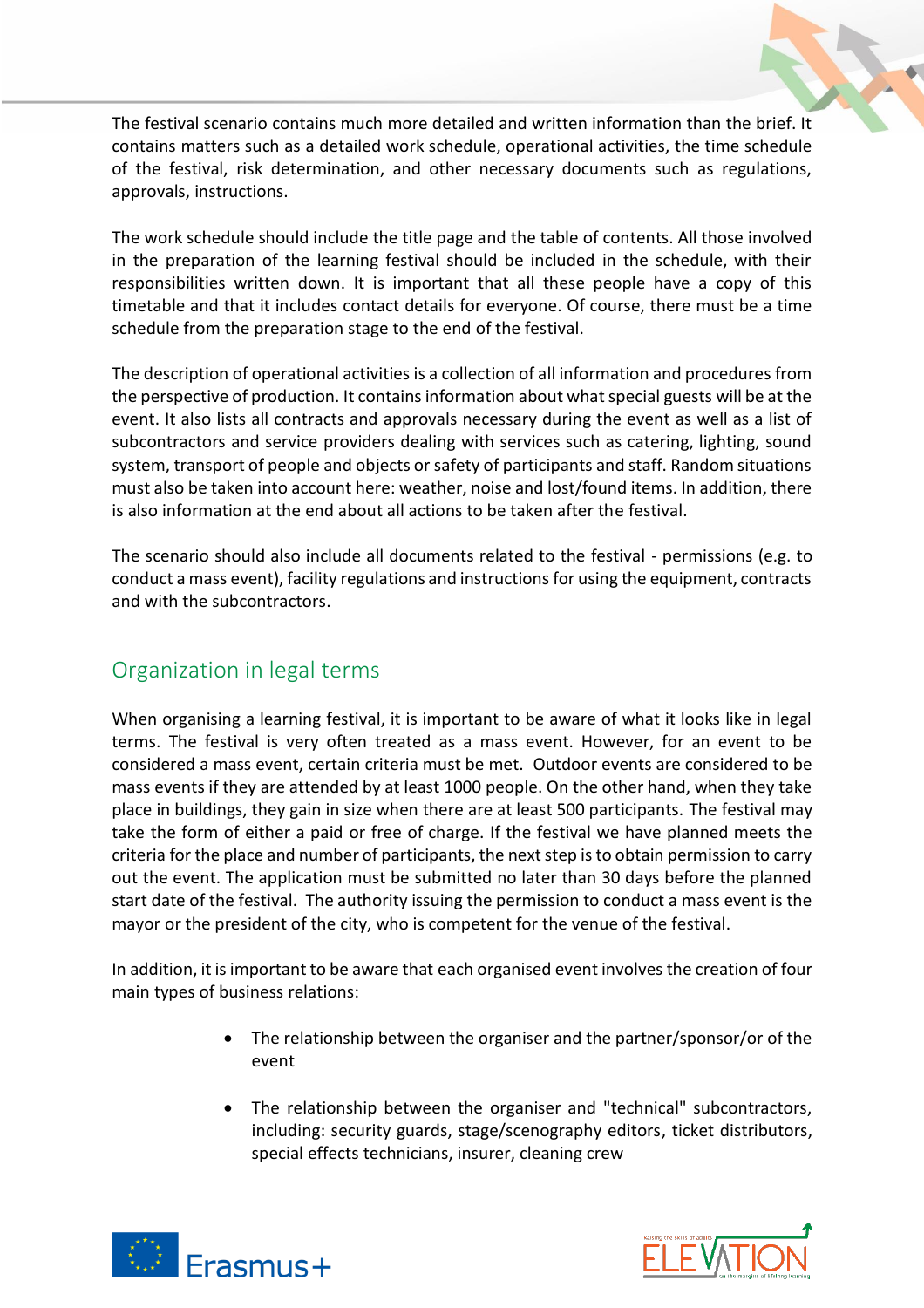

- The relationship between the organiser and subcontractors contributing to the event - authors of the script, scenery or posters, professors
- The relationship between the organiser and participants in the event

Each of these relationships is of a different nature and often different legal provisions also apply to them. There are, however, a few general principles which are beneficial to apply to all these types of agreements, which include:

- **Written form** One of the most important principles is the use of the written form. Although many people find it easier to agree on the terms and conditions of cooperation orally, written agreements should be made the most important rule.
- **Precise definition of the subject matter of the agreement and the obligations of both parties** - although the truth is that sometimes describing them precisely and listing them may require more thought, it is worth leaving no doubt as to the scope of the work covered by the agreement.
- **Provisions concerning the scope of liability of the parties to the agreement** in the agreement with the principal, precise provisions will allow to avoid any possible dispute and will enable a better assessment of possible risks related to the implementation of the project. As far as contracts with a subcontractor are concerned, they may significantly speed up the enforcement of proper performance of its obligations.
- All agreements should include **clauses on the circumstances and consequences in case of cancellation of the festival**. These provisions should relate to matters such as: indication of the reasons why the event may be cancelled, rules for settling the costs and expenses incurred and an alternative date for the festival.
- **Insurance** is also a very important element to bear in mind. If the organiser's insurance policy provides for specific requirements or situations which exclude the insurer's liability because of circumstances attributable to the organiser, the persons whose actions may be subject to such exclusion should be informed of those circumstances in the relevant contracts and appropriate sanctions should be introduced in this respect.

## <span id="page-8-0"></span>Developing a marketing plan

The marketing plan is made up of formalised processes. It includes research and analysis of needs, the development of objectives, strategies and marketing plans, as well as the implementation, assessment and control of activities aimed at achieving the objectives. Before starting to write a marketing plan, it is worthwhile to conduct a SWOT analysis.



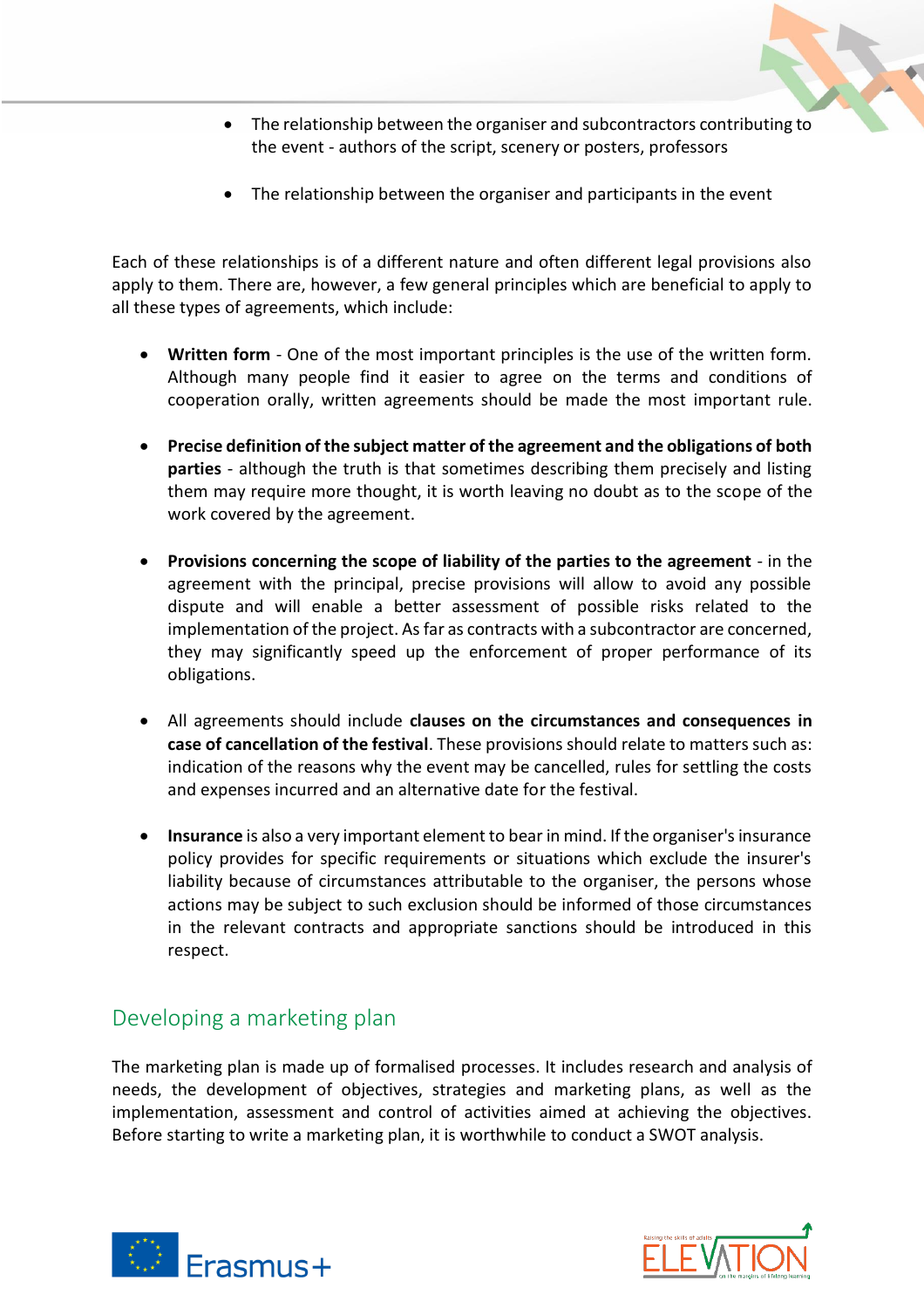

SWOT analysis is a simple tool that will assess the strengths, weaknesses, opportunities and threats which relate to the organisation of the event.

- **The strengths** are the internal features of the learning festival which will help to achieve the goals of the whole undertaking. These can be, for example, welldeveloped workshops, excellent communication between the organisational team, extensive promotion of the festival.
- **The weaknesses** are the internal factors that can make it more difficult to achieve the objectives of the festival. These may be, for example, inexperienced management team, inadequate location, poor promotion
- **The opportunities** are external factors which, if applied properly, can help to achieve the objectives. These may be, for example, a great deal of interest in the subject, support from local communities, low competition.
- **Threats** are external features are factors that may be a potential barrier to the effective achievement of project objectives. These could be, for example, bad weather conditions, high competition, problems in obtaining permission to organise a mass event.



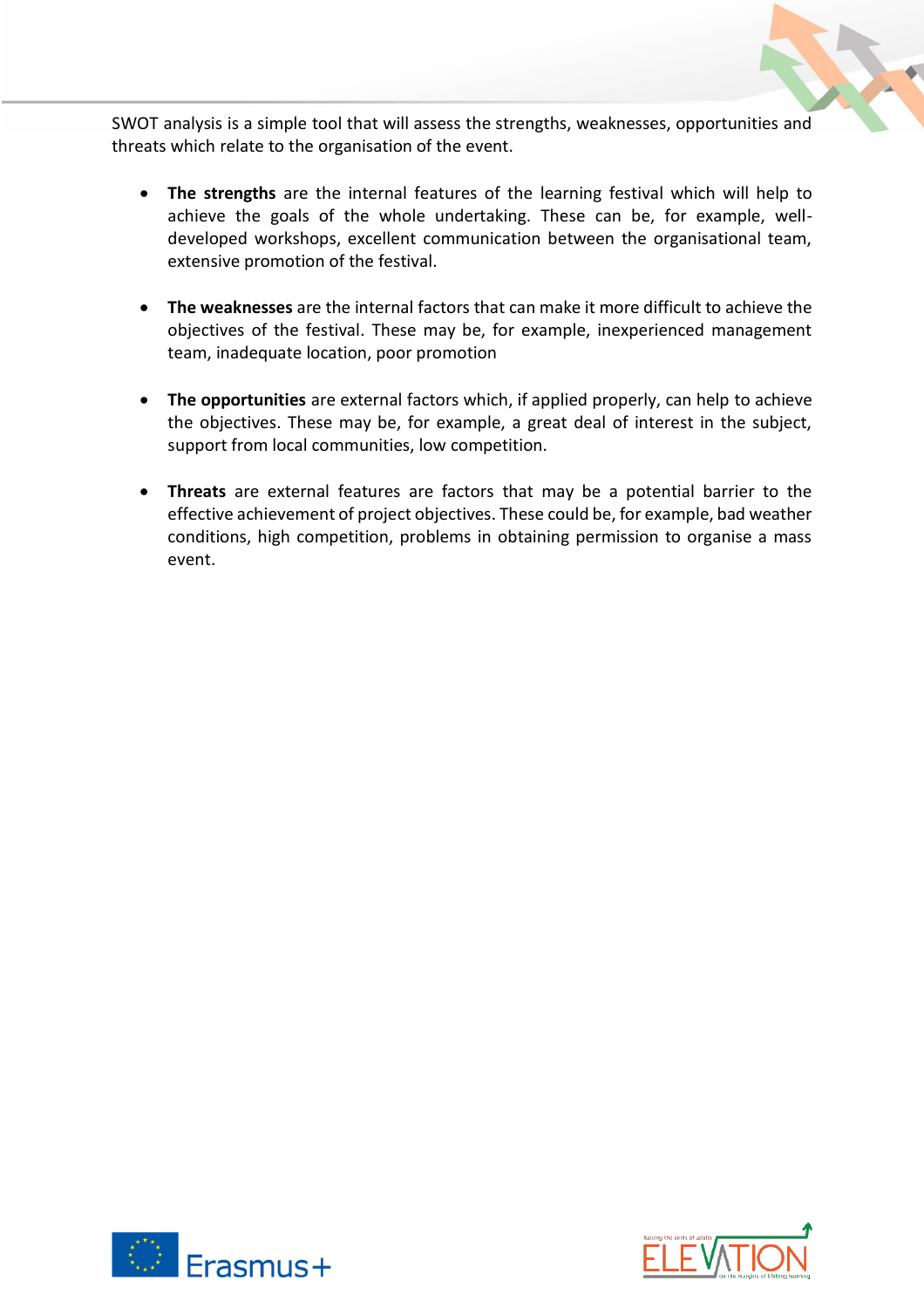

# **SWOT ANALYSIS**



Sourc[e:https://www.business2community.com/strategy/swot-analysis-how-to-conduct-a-proper-one-02286580](https://www.business2community.com/strategy/swot-analysis-how-to-conduct-a-proper-one-02286580)

Afterwards, follow these steps below that will help you in developing a marketing plan:

- Design the event website
- Develop a serial event content strategy
- Plan nurture email campaign for your event
- Articulate your event's value proposition
- Devise specific event messaging for decision-makers
- Launch targeted event social media campaigns



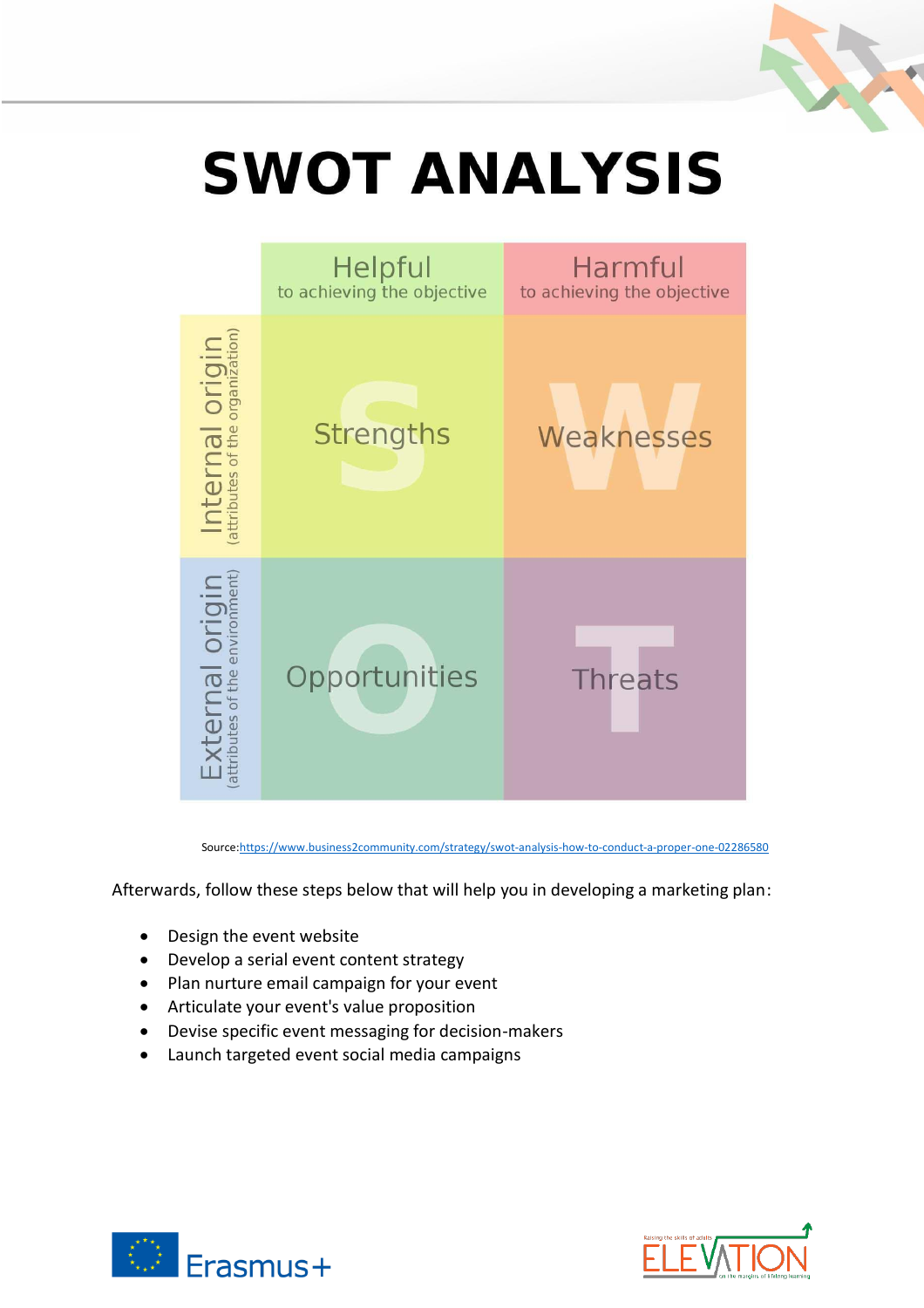

## <span id="page-11-0"></span>Engaging staff and volunteers

Creativity and uniqueness are very important in the promotion of events such as a learning festival. When planning such a project, we want it to be unique, extraordinary and original. We make every effort to achieve the "wow" effect. It requires a lot of effort and work. There is no denying that appreciation, praise and positive feedback from the organisers is something every employee or volunteer would like to hear after a hard and creative working day. Personal successes are motivating, but the appreciation by a team of colleagues, employer or client makes the level of motivation very high and can last much longer.

A successful event depends on many factors. An interesting programme, proper promotion, interesting and engaging schedule of the event - these are the elements on which the organisers have a direct influence and which often decide on the success of the project. Nevertheless, to implement each event, regardless of the subject matter, size and programme, it is essential to have people involved. Both staff and volunteers need to feel mobilised and willing to achieve the goals of the festival, which are ultimately common.

Here are strategies aimed at engaging both employees and volunteers in organising an event:

- **Encourage teamwork among the staff and volunteers**. It is important to realise that everyone pursues one goal. This will help to avoid someone feeling unequal. Pulling them together to work towards a big goal will lead to not only a great feeling of satisfaction, but will also allow them to bounce ideas off each other to ultimately meet the needs of the whole undertaking.
- **Present to them the plan and the objectives of the project** it would be best if it could be presented to everyone at once. So that everyone involved in the organisations feels that this is a common goal that everyone will be equally involved in achieving.
- **Provide the right materials and tools to do a great job -** You need guidance, instructions, a plan, a scenario or the right tools to do your job properly. Providing them to staff and volunteers is essential for them to do their job effectively.
- **Provide ongoing feedback on their work -** Feedback on work and assignments is very important so that employees and volunteers can know whether their work and commitment brings the whole project closer to the desired goal. Be honest, if you have any suggestions for improving their work, make sure you tell them that you appreciate what they have done.

In order for both festival staff and volunteers to feel motivated and engaged in their work, it is necessary to present to everyone equally the purpose of the event we are aiming for and its desired results. It is important that everyone equally understands what they are trying to achieve by being a part of the organisation of an event and how they can help in achieving the objectives. Also, do not forget to communicate well. When organizing a festival, the number of people involved can be really high, so good communication and knowledge of your tasks is essential.



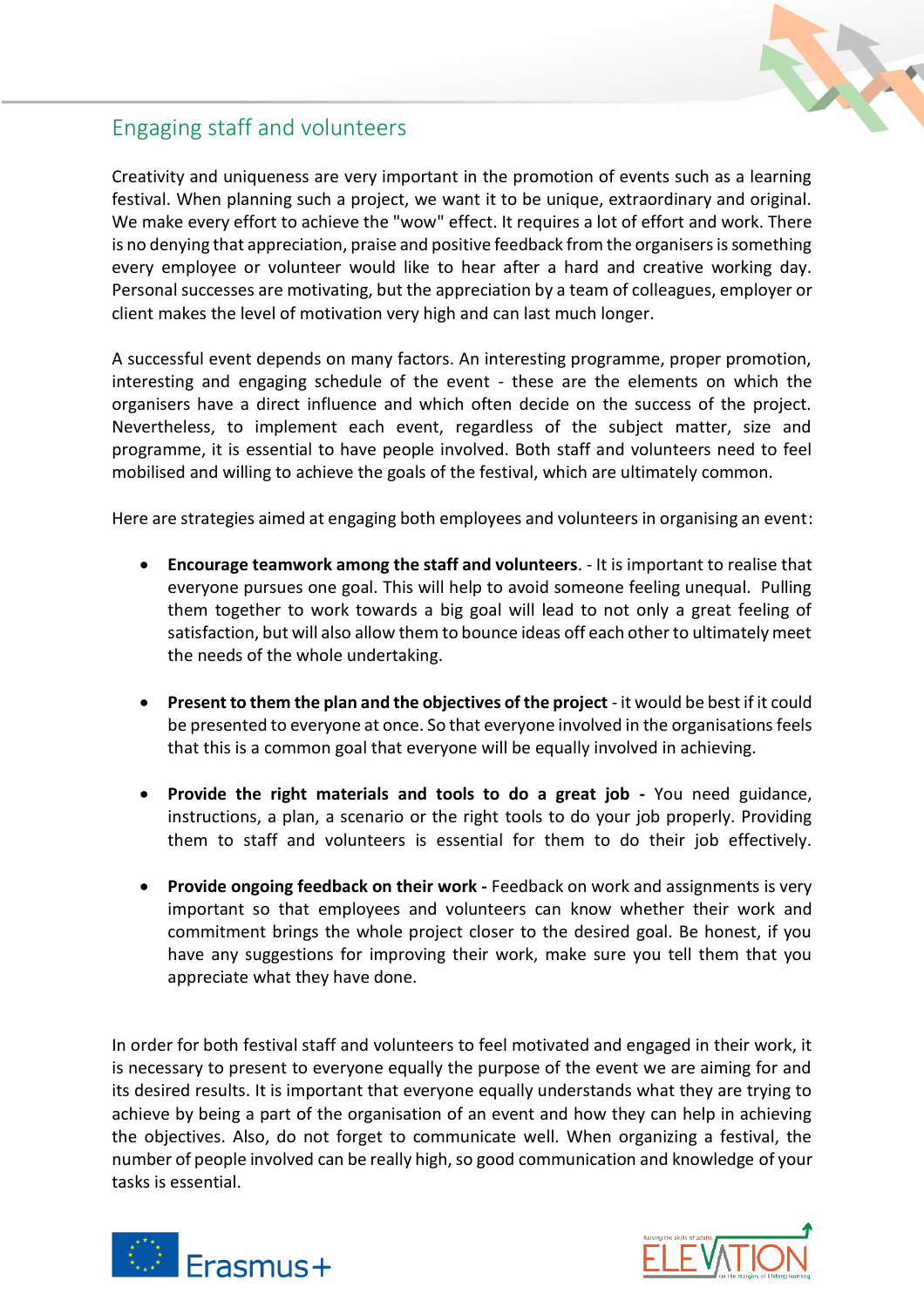

## <span id="page-12-0"></span>Catering for festival visitors

There are several factors on which the reception of the whole event depends directly. Catering is certainly one of them. Many people associate catering only with preparing meals and delivering them to the specified address. The truth is, however, that this is a much broader service, as it covers the full range of catering and logistical activities. The scope and nature of services may vary depending on the type of event, its programme, location, size, etc. Studies show, that the provided meals have a great influence on how the event will be received and remembered by the arriving participants.

Here are a few suggestions that are worth paying attention to when planning catering for an event:

- Both the **taste and appearance** of the served dishes and snacks have a great influence on the perception of the company and the well-being of guests. Therefore, it is worth keeping in mind that the selected dishes both taste good and look good.
- A **universal menu** is particularly important, considering that more and more people are aware of the right diet for them and refuse to eat meat, gluten or other products. That is why it is worth making sure that every participant of the event finds something for themselves. The menu should include dishes both with meat and vegetarian, as well as those prepared especially for people with allergies.
- Similarly, it would be a very good idea to include **information about allergens**. Many people suffer from allergies, so we should include small lists of ingredients that are the most allergic, such as nuts, lactose or gluten, for example, when preparing meals or appetizers.
- **Make sure you find the right catering early on**. It is worth remembering that during the summer season catering companies are usually quite busy due to the large number of different types of corporate events held during this period.
- **Adjust the amount of food to the number of participants**. Never allow a situation in which only some part of the participants are able to enjoy the catering service. In this case it is worth providing a little more to make sure that nobody is missing - but at the same time, you have to keep sustainability in mind and also not let the food go to waste later on.

Catering at a learning festival should be very well thought-out. Due to the large number of participants with different tastes, it has to offer a wide range of tastes as well as a diet such as vegan or vegetarian, so that everyone can find something for themselves. At the same time it is important to remember that the menu should remain uniform and the dishes should be rather simple.



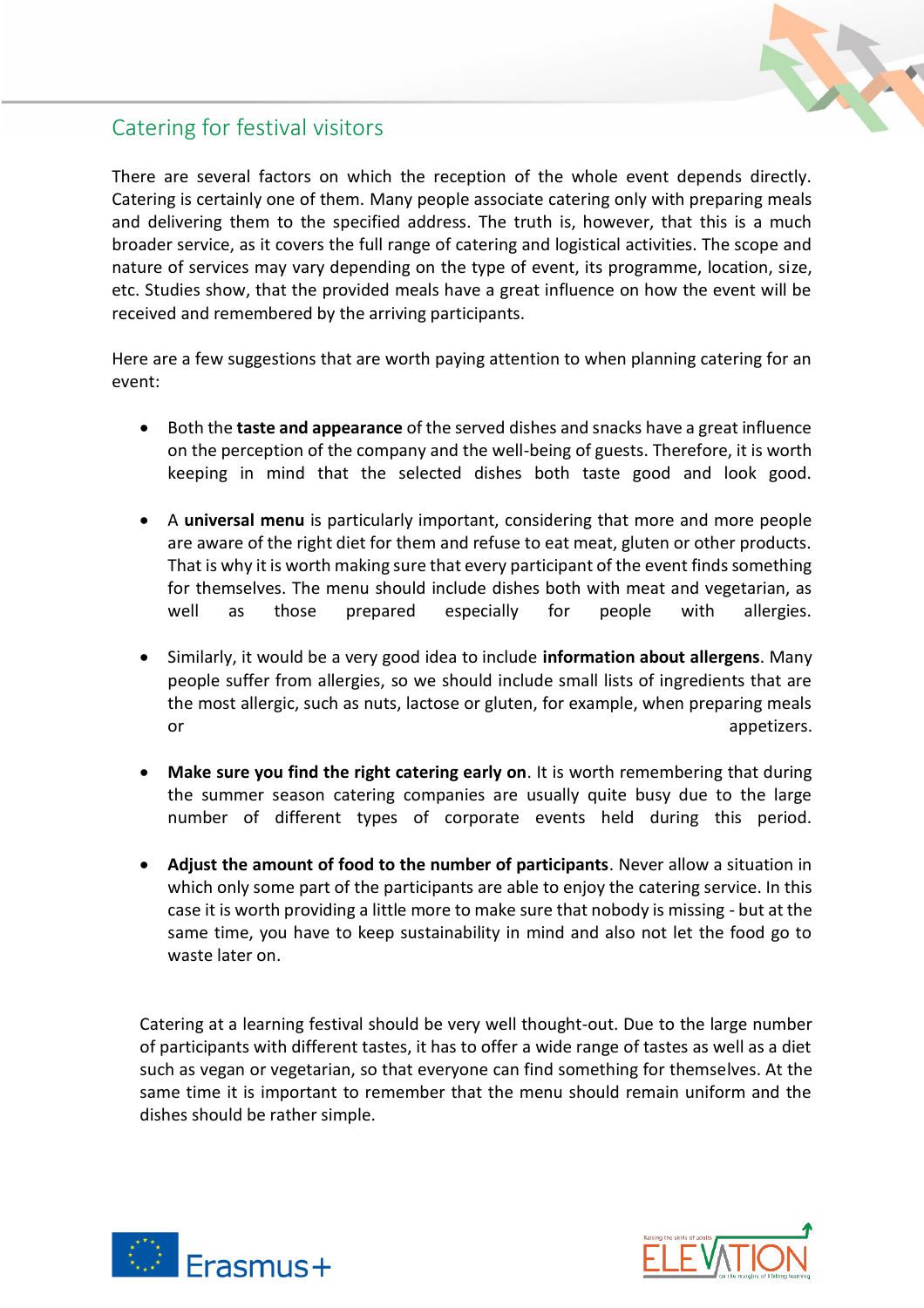

## <span id="page-13-0"></span>Health and safety management

When organising any mass event, each organiser should be able to identify potential legal problems, identify remedies for reducing risks and possible claims by victims and manage the risks associated with the event. The best way to do this is to carry out a risk assessment.

A risk assessment can be understood as a thorough examination and assessment of potential damage or harm of a hazard to determine its risk rating. By carrying out a risk assessment it is possible to verify whether sufficient measures have been taken to reduce or eliminate the risks and to determine what more needs to be done to achieve this.

The hazard identification is otherwise a process of recognising the risks associated with a specific event. It helps to identify threats by taking into account the people associated with a given event and their role in ensuring their safety at all times. These are the hazard categories that can be helpful in the identification process:

- Human size of the expected crowd
- Natural the venue and area conditions
- Technological mechanical, gas and electricity
- Environmental weather, ground impact

Performing a risk assessment and hazard identification is not enough. In addition, you must be aware that the organiser is responsible for securing the mass event at the venue and throughout its duration. This primarily concerns ensuring the safety of persons participating in the event, securing the event from the medical point of view and ensuring the appropriate technical condition of facilities, installations and technical devices.

Every mass event is associated with the establishment of a security and information service under the authority of the Security Manager, whose job is to ensure safety. These people are responsible for ensuring the safety of the participants in the event, have received appropriate training and are required to have the necessary identification. The task of the information services is, above all, to inform the participants of the event about the organisational solutions, in relation to the binding regulations of the mass event. They inform the participants of the festival about the facilities and safety requirements specified by the organiser or rescue services, the location of medical and sanitary points. They supervise the safe entry and exit of participants, counteract excessive crowds and respond to any incidents and threats. The organiser of the event is also obliged to ensure that the number of members of the information and security services is appropriate in relation to the number of participants and the venue of the event and in accordance with the possible threats to public order.



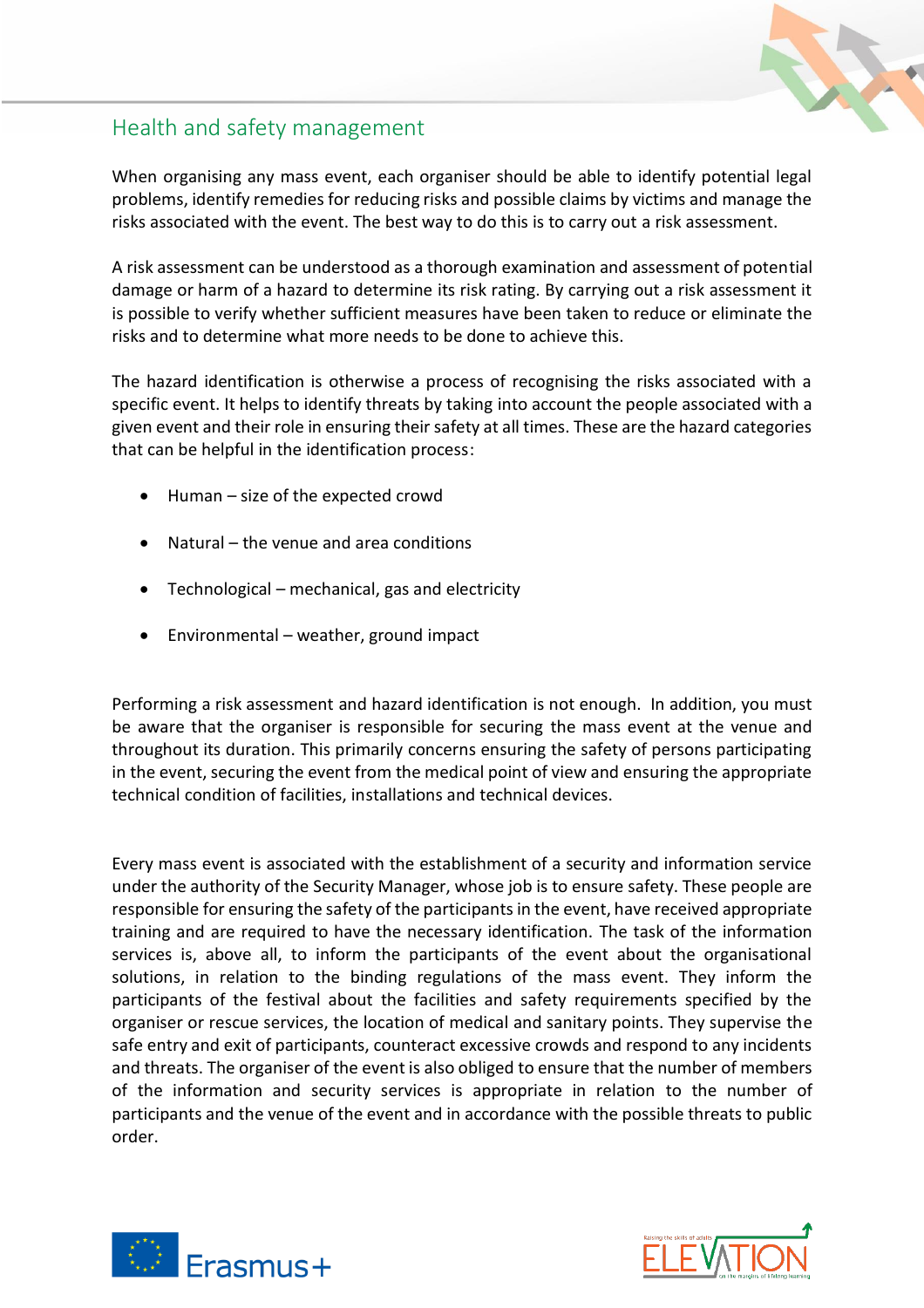

## <span id="page-14-0"></span>Evaluating your festival

After every event, it is time to evaluate it. This is an important element, which will allow for a later analysis of what has succeeded and what has not, whether the participants' expectations have been met and whether they have managed to achieve the expected goal. This data can be used while organising the next, cyclical learning festival.

Here are some tips to follow when evaluating your festival:

- 1. Make a list with all the objectives you have set at the very beginning of the event - Which of them have been met? Or maybe you achieved something you didn't even expect? If so, write it down.
- 2. Prioritise these objectives.
- 3. Specify the reference point of measurement, which is what you compare a structured science festival to.
- 4. Specify the individual measures in the case of a learning festival, these could be for example: percentage of changes in attitude, percentage of changes in awareness or percentage of changes in understanding.
- 5. Create an event evaluation survey The best way to check the level of participants' satisfaction is to ask them for feedback. It's simple: to know if participants are satisfied with the event, just offer them a survey. People are very keen to share their opinions, especially if they are aware that they will matter.

Formulate the questions so that the answers to them are focused on whether the main objectives of the festival have been achieved. Examples of questions in the survey may be:

- Are you satisfied with the information and resources provided by this learning festival?
- Do you think that you have gained sufficient knowledge of the topics that interested you?
- Did the courses/seminars/workshops improve your skills?



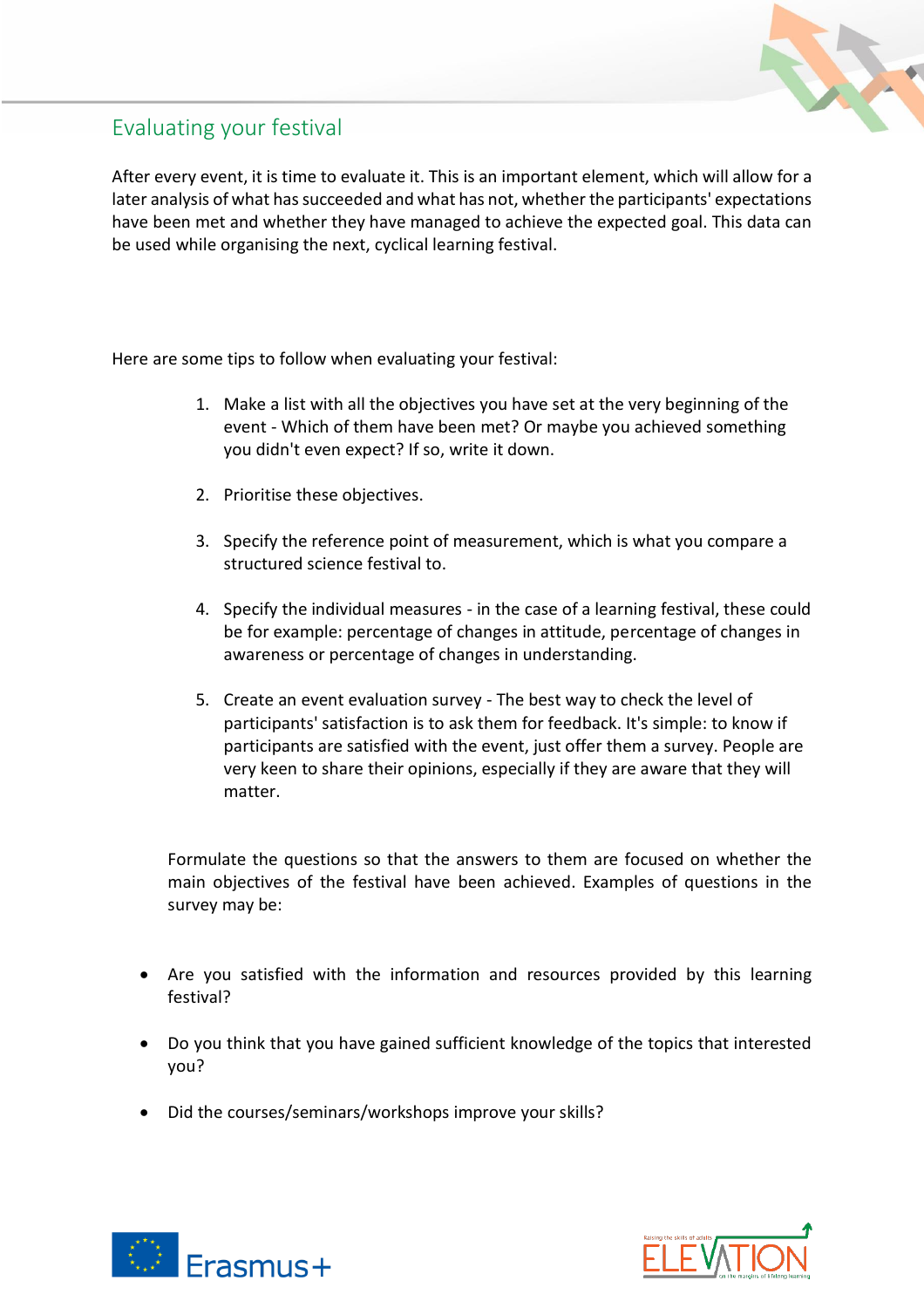

Also, you can ask open questions to allow participants to describe their point of view and impressions about a particular element of the learning festival which could include questions like:

- How satisfied are you with the amount of the offered activities and sessions?
- Which activity has most affected your range of knowledge and your desire to deepen it?
- What is your overall impression of the activities and resources at the learning festival?

Share your insights with the rest of the staff and volunteers as well as stakeholders on the impact of the organisation's work. Celebrate your achievements and use your reports and evidence on the festivals website or media.

#### <span id="page-15-0"></span>Conclusion

Organising an event such as a learning festival is a real challenge for everyone. It is connected with many steps and elements which need to be taken care of in order to achieve success. Sticking to the goals and brief set out in the beginning is the key to success, yet also people must not be forgotten in all this. Both those who help us to organise a given festival, be it staff or volunteers, and festival participants. People are learning all their lives, so going by this idea, you have to be aware that it will never be perfect and there will always be a place for improvement. The cyclical organisation of such festivals will deepen the knowledge not only of the local community, but also of those responsible for its organisation. Therefore, in addition to following the above suggestions, it is worthwhile to keep in mind the main idea and aim - learning.



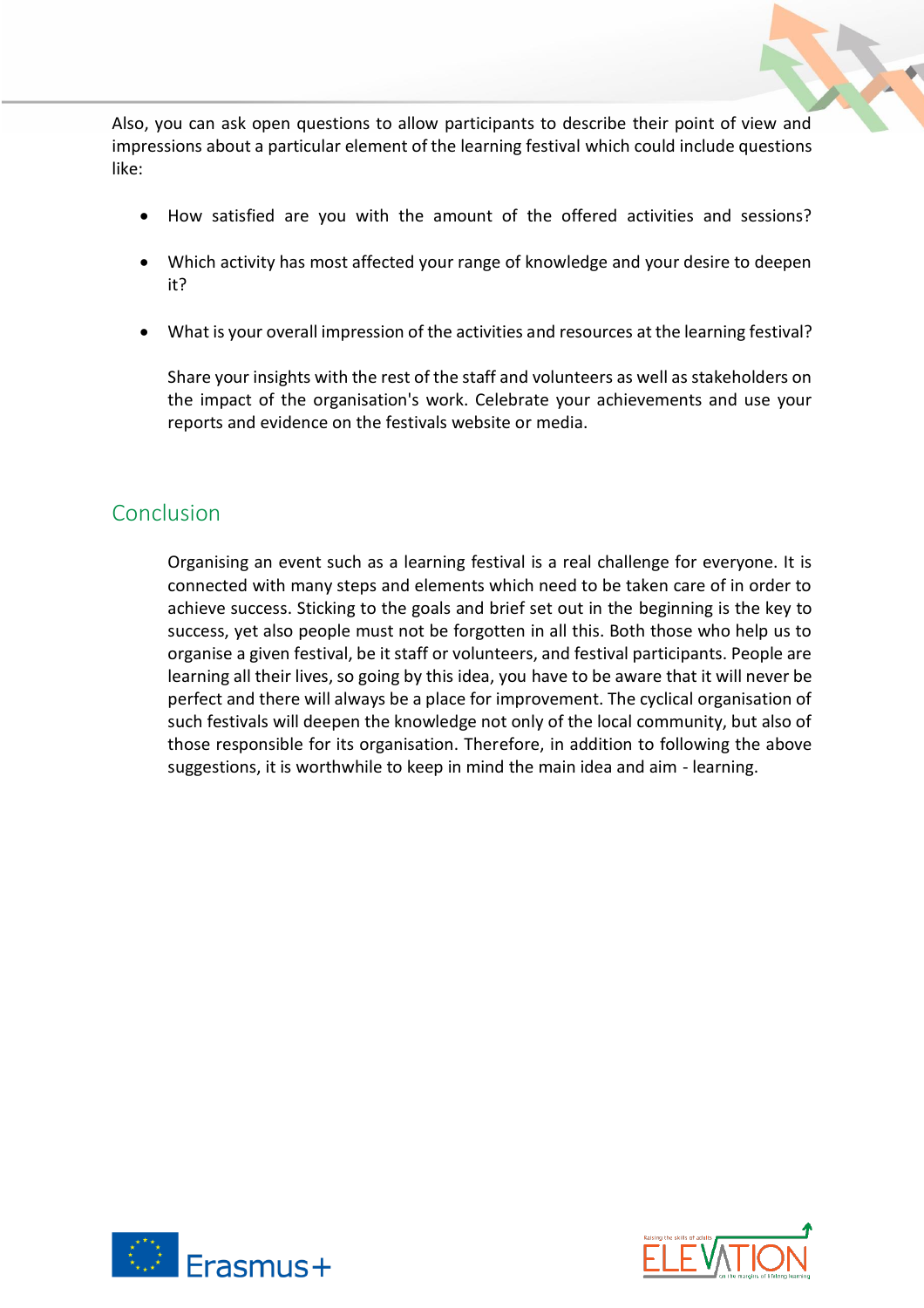

<span id="page-16-0"></span>References:

[https://epale.ec.europa.eu/en/content/festival-learning-what-kinds-events-and-activities](https://epale.ec.europa.eu/en/content/festival-learning-what-kinds-events-and-activities-can-you-add-calendar)[can-you-add-calendar](https://epale.ec.europa.eu/en/content/festival-learning-what-kinds-events-and-activities-can-you-add-calendar)

<https://www.eventbrite.co.uk/blog/how-to-organise-an-event-ds0c/>

<https://www.initlive.com/blog/the-ultimate-festival-event-planning-guide>

<https://www.wynlearnfestival.org.au/planning-your-event/>

<https://www.socialtables.com/blog/event-planning/event-planning-contract/>

<https://www.socialtables.com/blog/event-planning/legal-issues-requirements/>

<https://www.konfeo.com/en/blog/swot-analysis-a-useful-tool-for-event-planners/>

<https://blog.bizzabo.com/event-marketing-plan>

<https://www.gevme.com/blog/how-to-create-an-event-marketing-plan/>

[https://www.efrontlearning.com/blog/2016/10/6-effective-employee-engagement](https://www.efrontlearning.com/blog/2016/10/6-effective-employee-engagement-strategies.html)[strategies.html](https://www.efrontlearning.com/blog/2016/10/6-effective-employee-engagement-strategies.html)

[https://www.alivewithideas.com/blog/12-ways-to-keep-your-volunteers-engaged-and](https://www.alivewithideas.com/blog/12-ways-to-keep-your-volunteers-engaged-and-inspired/)[inspired/](https://www.alivewithideas.com/blog/12-ways-to-keep-your-volunteers-engaged-and-inspired/)

<https://www.entrepreneur.com/article/282441>

<https://www.thefrenchgourmet.com/10-tips-on-how-to-plan-a-successful-catered-event/>

<https://www.eventbrite.co.uk/blog/guide-health-and-safety-for-events-ds00/>

<https://impactprograms.com/risk-management-inside-security-plans-for-festivals/>

[https://www.deakin.edu.au/\\_\\_data/assets/pdf\\_file/0011/1333298/WorkSafeSA](https://www.deakin.edu.au/__data/assets/pdf_file/0011/1333298/WorkSafeSA-eventsafety_riskassessment.pdf)[eventsafety\\_riskassessment.pdf](https://www.deakin.edu.au/__data/assets/pdf_file/0011/1333298/WorkSafeSA-eventsafety_riskassessment.pdf)

<https://billetto.co.uk/blog/guide-to-evaluating-events/>